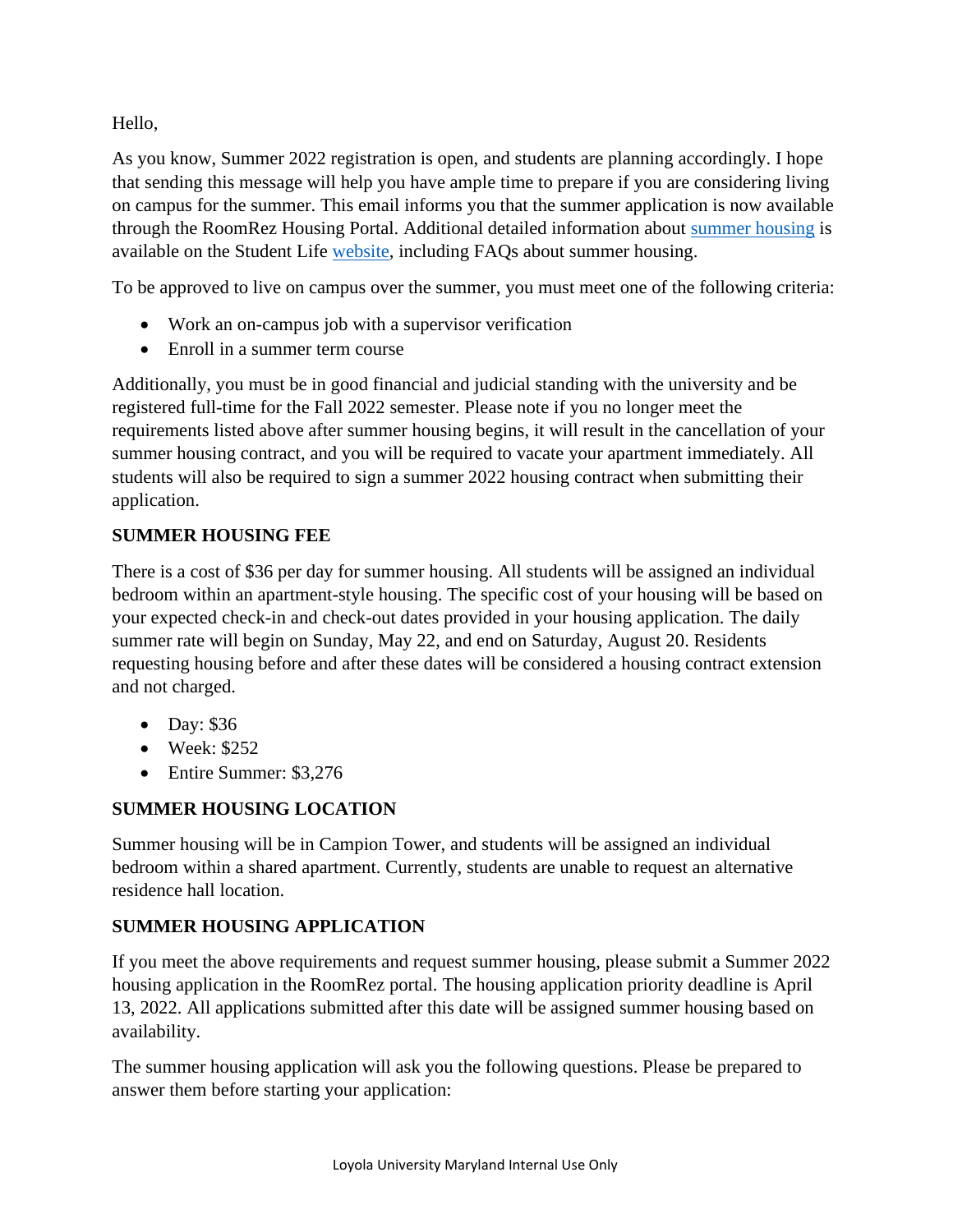- Requested summer housing dates: on the application, please select the session which most closely corresponds with the dates you intend to live on-campus. Your summer bill will be based on the specific dates you select. Please note, all check-in will occur during business hours. Please pay attention to the dates in the housing application.
- Roommate requests: priority will be given to students who apply by April 8, 2022. However, please note, that we cannot guarantee specific roommates. As a reminder, as outlined in the summer housing contract, the Office of Student Life reserves the right to assign anyone to an open space in your apartment.
- Reason for summer housing: all students requesting summer housing must submit an application/ contract regardless of the reason. If your request is related to university employment, remind your supervisor to submit their summer housing verification form to Student Life.

#### **RENTERS INSURANCE**

The University assumes no liability for bodily injury. The University is not responsible for theft, loss, or damage to a Student's personal property and encourages all Students to carry appropriate personal insurance. Students and families are encouraged to check their homeowners' insurance policies to see if they cover Students' lost property. Students and families also can purchase insurance from the Grad Guard renter's insurance plan. [www.gradguard.com](http://www.gradguard.com/)

### **SUMMER STORAGE OPPORTUNITY**

Students who are approved for summer housing and plan to check out by May 14 and return before the start of summer session 1 (June 1) are eligible to participate in the university's temporary storage option. Student Life offers temporary storage to move your personal items to between the end of the school year and the start of summer housing for a flat fee of \$25. Students must remove their items from their Spring assignment prior to leaving campus in May. Please note summer storage is only available until June 1. If you fail to remove your items by the deadline, you will be charged the daily contract extension rate of \$80 per day. Students returning after June 1, 2022, are not eligible for the summer storage.

| February 28, 2022 | Housing Application available in RoomRez                                                                                                    |
|-------------------|---------------------------------------------------------------------------------------------------------------------------------------------|
| April 8, 2022     | Summer housing application priority date                                                                                                    |
| April 29, 2022    | Summer housing assignments email to Loyola                                                                                                  |
|                   | email.                                                                                                                                      |
| May 20, 2022      | Current Spring residents approved to remain<br>on-campus after May 14 pick up summer<br>housing keys and move into their summer<br>housing. |
| May 23, 2022      | Spring housing keys returned to Student Life<br>at Seton08B.                                                                                |

#### **SUMMER HOUSING IMPORTANT DATES**